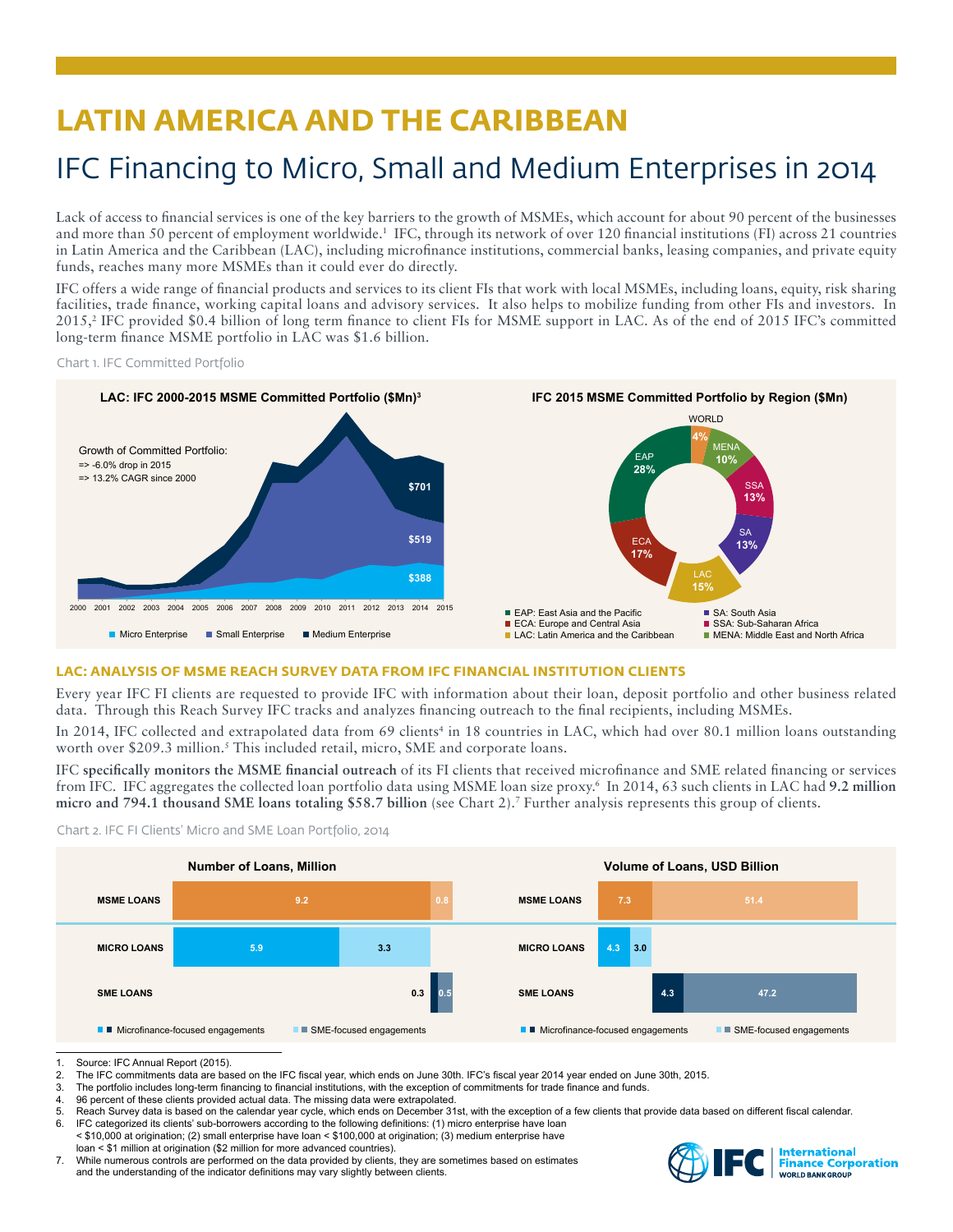

Chart 3. LAC: IFC FI Clients' Micro and SME Loan Portfolio by Region and Loan Size at Origination, 2014



# **LAC: IFC CLIENTS' LOAN PORTFOLIO BY TYPE OF IFC ENGAGEMENT**

Depending on the type of engagement, IFC places its clients in two categories: FIs supported by IFC in the area of microfinance, and FIs supported by IFC in the area of SME financing.

# **MICROFINANCE FOCUSED ENGAGEMENTS**

In 2014, IFC was able to survey or extrapolate outreach data from 22 FI clients with microfinance-focused engagements in 12 countries, 18.2 percent of these clients received advisory services from IFC.

# **SME FOCUSED ENGAGEMENTS**

In 2014, IFC was able to survey or extrapolate outreach data from 41 FI clients with SME-focused engagements in 16 countries, 17.1 percent of these clients received advisory services from IFC.

Chart 4. LAC: IFC Clients' Loan Portfolio Composition by Micro, Small and Medium Loans, 2014



Table 1. Microfinance Focused Engagements in LAC: Detailed Loan Portfolio Breakdown, 2014

|        | <b>Outstanding Loan</b><br><b>Portfolio</b> |           | Average<br><b>Loan Size</b> | <b>Number of</b><br>Loans to<br>women <sup>8</sup> | <b>NPL</b><br>percent <sup>9</sup> |
|--------|---------------------------------------------|-----------|-----------------------------|----------------------------------------------------|------------------------------------|
| Loan   | <b>Number</b>                               | '000S     | \$                          | $\frac{9}{6}$                                      | $\%$                               |
| Micro  | 5.921.361                                   | 4.295.155 | 725                         | 55.9%                                              | 3.5%                               |
| Small  | 246.730                                     | 3.024.558 | 12.259                      | 32.1%                                              | 2.7%                               |
| Medium | 9.694                                       | 1.228.633 | 126.743                     | 17.4%                                              | 2.6%                               |



Table 2. SME Focused Engagements in LAC: Detailed Loan Portfolio Breakdown, 2014

|        | <b>Outstanding Loan</b><br><b>Portfolio</b> |            | Average<br><b>Loan Size</b> | <b>Number of</b><br>Loans to<br>women <sup>8</sup> | <b>NPL</b><br>percent <sup>9</sup> |
|--------|---------------------------------------------|------------|-----------------------------|----------------------------------------------------|------------------------------------|
| Loan   | <b>Number</b>                               | '000S      | S                           | %                                                  | $\%$                               |
| Micro  | 3.265.526                                   | 2.976.864  | 912                         | 20.5%                                              | 5.2%                               |
| Small  | 387,151                                     | 10.846.003 | 28.015                      | 13.3%                                              | 3.7%                               |
| Medium | 150.561                                     | 36.304.911 | 241.131                     | 5.1%                                               | 2.3%                               |

Notably, the portfolios of clients that had micro and SME-focused engagements with IFC were different in terms of loan performance and gender profile. The clients receiving microfinance focused financing and services, reported significant reach to women entrepreneurs (especially among micro loans 55.9 percent loans to women), NPL levels were below 4 percent. Clients with SME-focused engagements reported that about 5.1-20.5 percent of loans were issued to women entrepreneurs. The NPL level was at 2.3-5.2 percent among these clients (see Table 1 and Table 2).



<sup>8.</sup> Estimated percentage of outstanding loans to women in each loan size category. Data was reported by 11 clients with microfinance-focused engagements, and 5 clients with SME-focused engagements.

<sup>9.</sup> Nonperforming Loan (NPL) = > 90 days past due loans.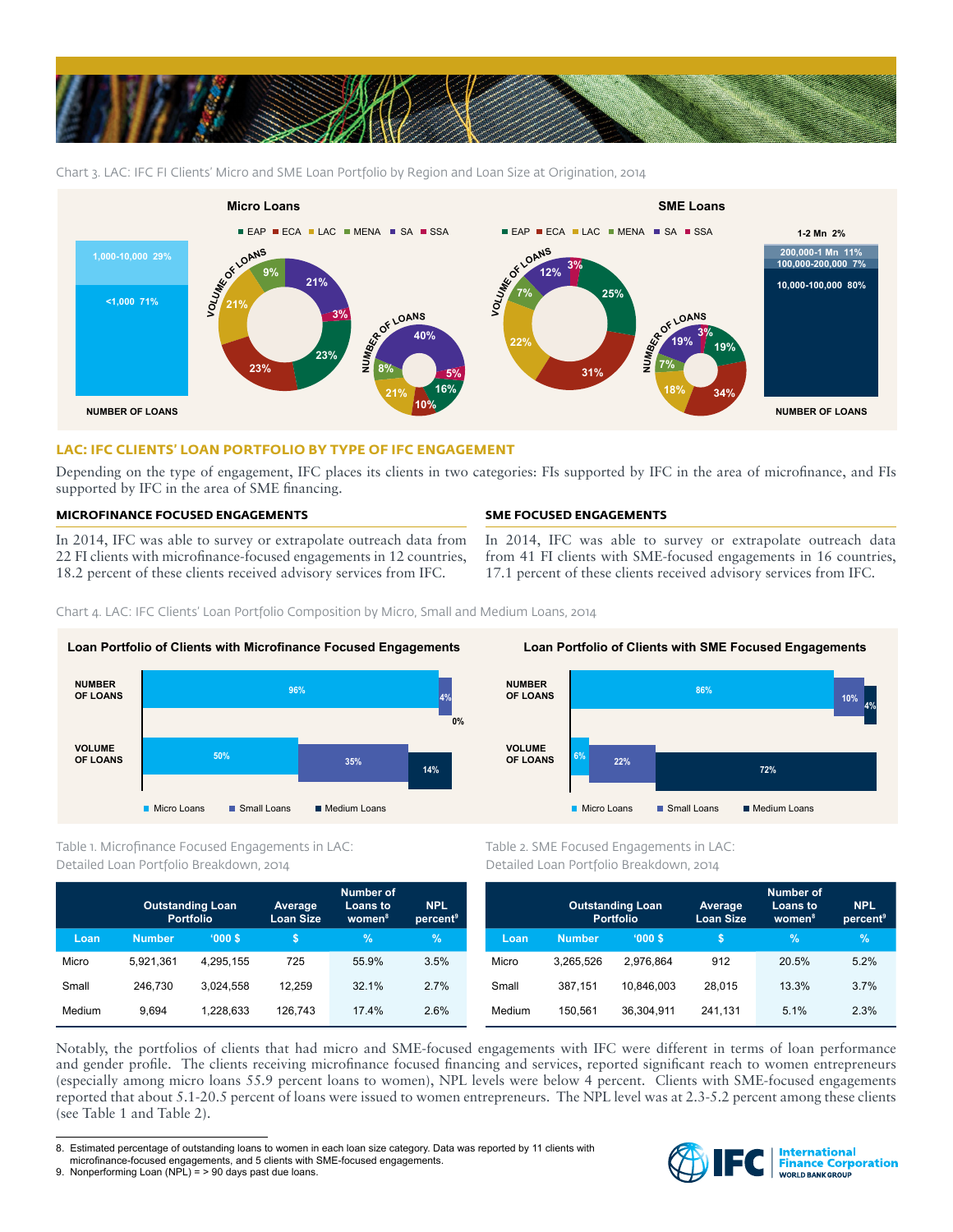

### **LAC: MSME LOAN PORTFOLIO GROWTH AND DYNAMICS, 2004-2014**

Volume of micro and SME loan portfolios of clients in LAC grew consistently over time. During 2004-2014, their MSME loan portfolio grew by 29.3 percent by number, and by 47.0 percent by volume of loans on a compounded basis.

Three main factors influence MSME loan portfolio growth: changes in the MSME portfolio among existing IFC clients, entries of new clients, and exits of existing clients, when, for example, IFC loans get fully repaid. The dynamics of these factors determines the MSME Reach growth trends from year to year.

In 2014, MSME loan volume of 50 existing clients decreased by 0.7 percent, while the number of such loans decreased by 11.5 percent over the year.

In 2014, 12 new IFC clients in LAC contributed to the wider MSME outreach with 898.7 thousand loan portfolio totaling in \$14.2 billion. At the same time, 13 exited clients pushed the overall MSME portfolio volume down. Specifically, IFC's exit from its equity investments in one of the large clients in Brazil, which held \$23.5 billion MSME loan portfolio last year, significantly affected the overall portfolio. As a result of these factors, the volume of MSME loans decreased by 18.4 percent, and the number of loans decreased by 21.4 percent in 2014 compared to 2013.

A total of 38 MSME focused clients reported in 2012, 2013, and 2014. During this period, the number of MSME loans they provided grew by 4.9 percent and volume increased by 0.2 percent on a compounded basis.



Chart 5. LAC: IFC Clients' MSME Loan Portfolio Dynamic. Contribution from Existing and New Clients 2004-2014



Chart 6. LAC: IFC Clients' Micro and SME Loan Portfolio Growth (CAGR), 2004-2014<sup>10</sup>



<sup>10.</sup> Compounded annual growth rate (CAGR) in LAC is calculated based on the data from seven reporting and repeated clients in the CY2004-CY2007 period, 20 reporting and repeated clients in the CY2008-CY2010 period, 29 reporting and repeated